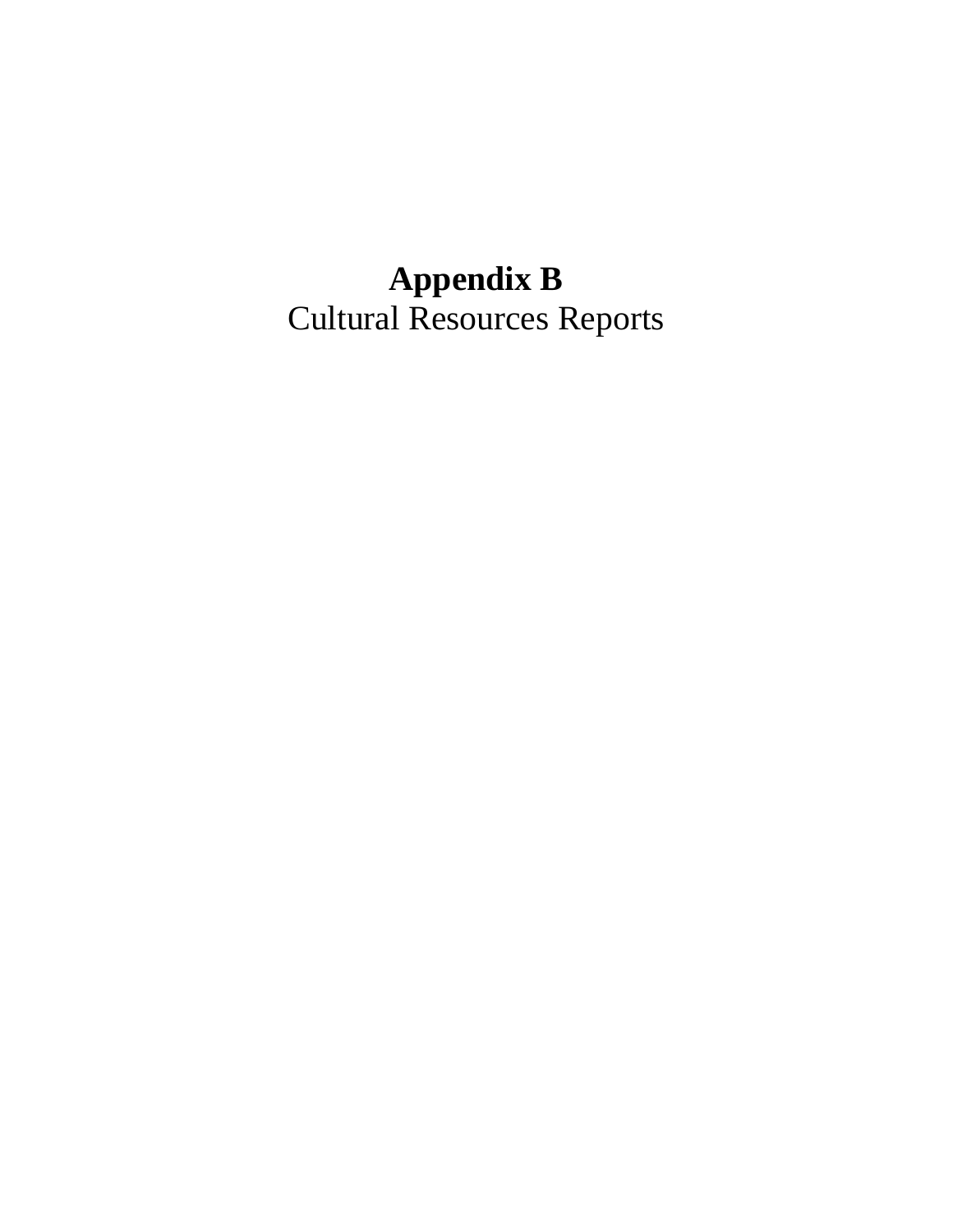

LSA ASSOCIATES, INC. 1500 IOWA AVENUE, SUITE 200 RIVERSIDE, CALIFORNIA 92507 951.781.9310 TEL 951.781.4277 FAX

OTHER OFFICES: IRVINE PT. RICHMOND SAN LUIS OBISPO PALM SPRINGS FORT COLLINS

BERKELEY ROCKLIN SOUTH SAN FRANCISCO CARLSBAD FRESNO

August 14, 2009

Mr. Steve Speidel Town of Mammoth Lakes Post Office Box 1609 Mammoth Lakes, California 93546

Subject: Cultural Resources Assessment for the Whitmore Park Track and Sport Complex Project (LSA Project No. TML0901)

Dear Mr. Speidel:

LSA Associates, Inc. (LSA) is under contract to the Town of Mammoth Lakes to provide a cultural resources assessment for the Parks and Recreation Master Plan (PRMP) and the Trail System Master Plan (TSMP) Environmental Impact Reports (EIRs). As part of this study, LSA has included a Phase I archaeological survey of a portion of the Whitmore Park Track and Sport Complex project proposed at the Whitmore Park and Regional Pool. The cultural resources assessment was completed pursuant to California Environmental Quality Act (CEQA). The cultural resources assessment included a record search and field survey of the project area.

The Whitmore Park Track and Sport Complex project will add a multipurpose sports field, a building for lockers/concessions/equipment storage, and an asphalt parking and loop driveway. This study includes the proposed additions as shown on the Whitmore Track and Sport Complex Concept Plan prepared by Brett T. Long on February 17, 2008. This study does not include the entire Whitmore Park and Regional Pool. See attached Figures 1 and 2 for the project maps.

## **METHODS**

LSA researcher Bill Bell conducted a records search at the Eastern Information Center (EIC) located at the University of California, Riverside. The California Historical Resources Information System (CHRIS) cultural resource maps at the EIC were checked for possible prehistoric and historic resources previously recorded within ¼ mile of the project. To supplement the CHRIS data, a review was conducted of the National Register of Historic Places Index and Office of Historic Preservation Directory of Properties. The records search was conducted in July 2009.

An intensive pedestrian-survey for the project was conducted within the proposed study area by archaeologist Curt Duke, M.A., RPA, on July 19, 2009. The survey was conducted by walking transects spaced approximately 15 meters apart and focused on the areas with ground visibility. Where possible, soil profiles were examined for cultural resources and rodent back dirt was checked for cultural remains.

## **RESULTS**

Data from the EIC indicate that there are no previously recorded cultural resources within the study area boundaries. There is one archaeological site located within the ¼-mile radius search for the study area. The site is historic trash scatter located approximately 1,000 feet northwest of the project. The site is situated atop the bluff north of the Park. *[At this time, the research and information are preliminary and will be updated in the final memo. It should be considered tentative.]*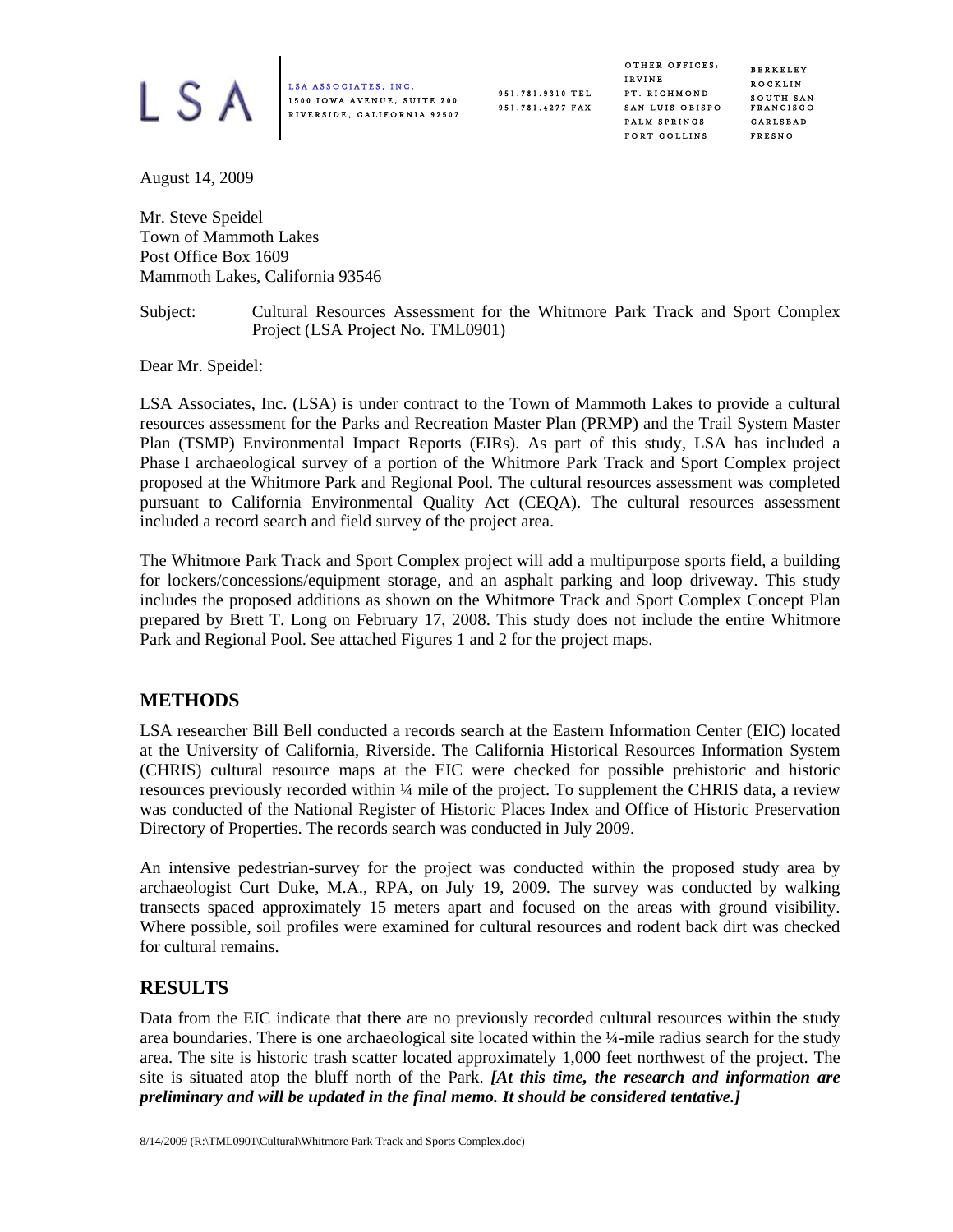The field survey indicated that project is partially obscured by low-lying vegetation. Ground visibility was approximately 60 percent. No cultural resources were observed during the field survey. The field survey also indicates that the prior development of the park's three baseball diamonds, bathrooms, storage yard, and the adjacent animal shelter have moderately disturbed the area.

## **RECOMMENDATIONS**

Based on the results of LSA's field survey and research, development of the proposed project will not disturb any known cultural resources. In addition, it is not likely that unrecorded cultural resources will be disturbed due to prior disturbances. No further cultural resource investigations are necessary.

LSA recommends that if cultural resources are identified during ground disturbance associated with the Whitmore Park Track and Sport Complex project, an archaeological monitoring program should be implemented. The monitoring program shall be managed by an archaeologist who meets the *Secretary of the Interior's Professional Qualification Standards.* The archaeological monitoring program shall include provisions for an archaeological monitor; assessing the significance of archaeological finds; avoidance and minimization of impacts to significant cultural resources (in conjunction with the Town); mitigation measures including archaeological excavation, laboratory analysis, reporting, and curation; and consultation with Indian Tribes if the resource is prehistoric in nature.

If human remains are encountered, State Health and Safety Code Section 7050.5 states that no further disturbance shall occur until the County Coroner has made a determination of origin and disposition pursuant to PRC Section 5097.98. The County Coroner must be notified of the find immediately. If the remains are determined to be prehistoric, the Coroner will notify the Native American Heritage Commission (NAHC), which will determine and notify the Most Likely Descendant (MLD). With the permission of the landowner or his/her authorized representative, the MLD may inspect the site of the discovery. The MLD shall complete the inspection within 48 hours of notification by the NAHC. The MLD may recommend scientific removal and nondestructive analysis of human remains and items associated with Native American burials.

Thank you for the opportunity to assist you on this project. If LSA can be of further assistance, or if you have any questions concerning this letter, please contact me at (951) 781-9310 or curt.duke@lsaassoc.com.

Sincerely,

LSA ASSOCIATES, INC.

Curt Duke, M.A. RPA Archaeologist/Principal

Attachments: Figure 1: Regional and Project Location Figure 2: Whitmore Park Aerial Map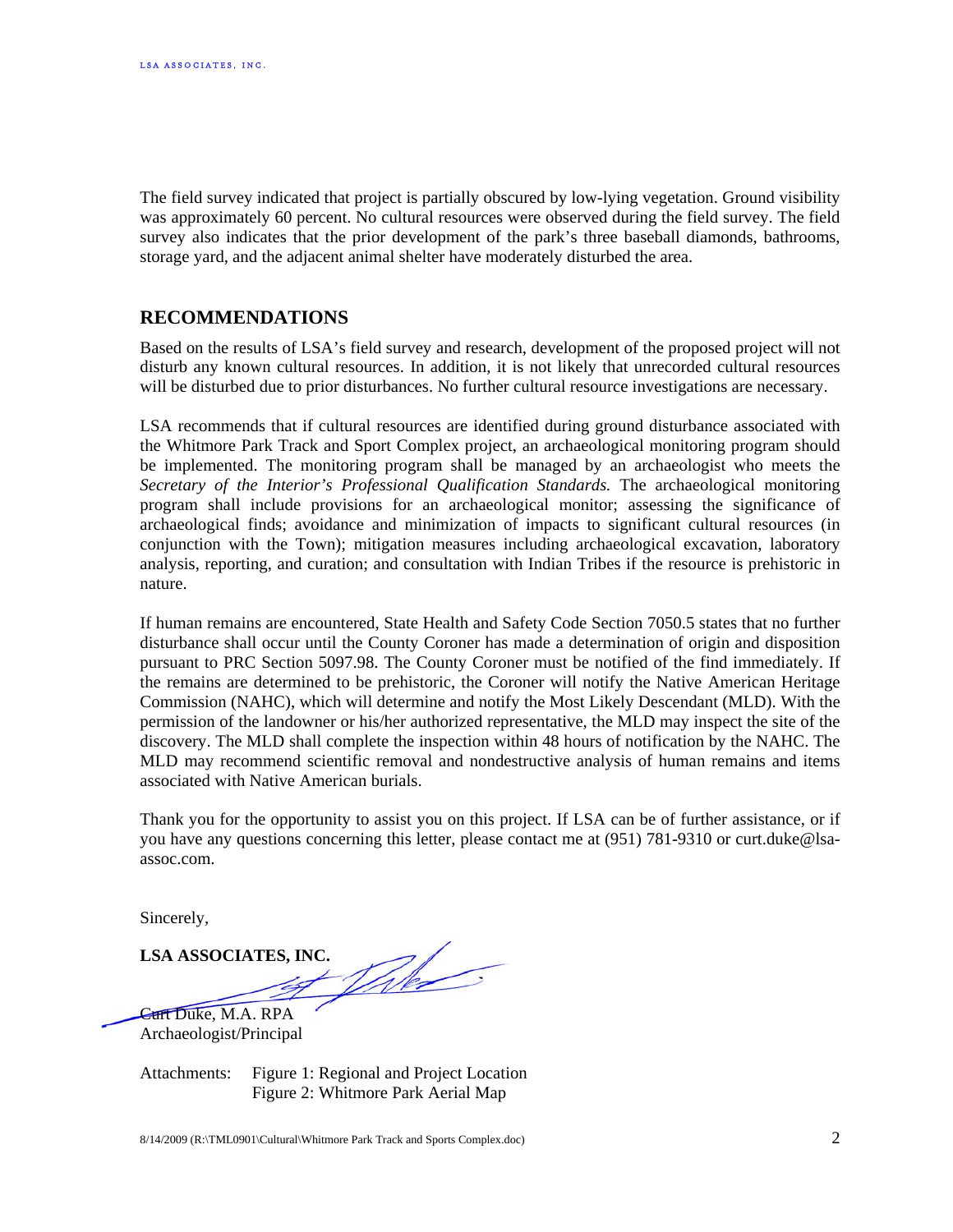

I:\TML0901\Reports\Cultural\fig1\_reg\_loc\_WhitmorePark.mxd (08/14/09)